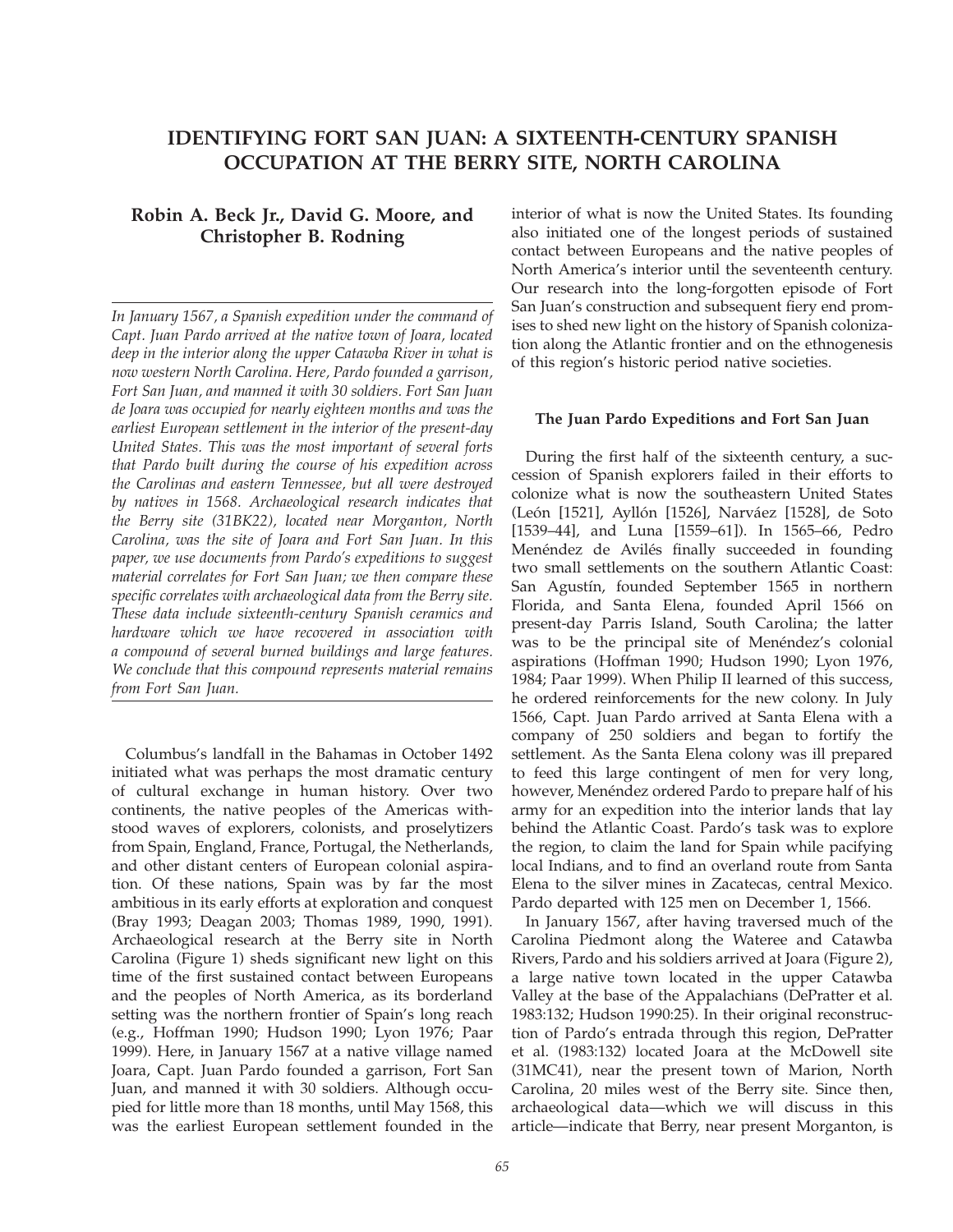

Figure 1. Berry site location; plan view, Berry site excavations.

the likely location of Joara. In his book-length study of the Hernando de Soto expedition, which passed through Joara in May 1540, Charles Hudson (1997:187, 480) has agreed with our identification of this town as the Berry site. The chief of Joara, referred to in the Pardo documents as Joara Mico (Mico being the native term for regional leader [Anderson 1994:96; Hudson 1990:62]), enjoyed some political authority over several neighboring communities within the upper Catawba Valley (Beck and Moore 2002:201). Pardo renamed this town Cuenca, after his native city in Spain. At Joara, he built a garrison, Fort San Juan, and manned it with 30 soldiers. This was to be the first and most important garrison along his proposed route to central Mexico (Hudson 1990:150).

Earlier Spanish expeditions in the interior had constructed seasonal encampments, such as the winter forts that de Soto made at Apalachee (1539) and Chicasa (1540), or had temporarily taken over native villages, such as Luna's appropriation of Nanipacana (1560), but Juan Pardo's founding of Fort San Juan was an explicit attempt to expand Santa Elena to the deep frontiers

of La Florida and to simultaneously forge strategic alliances with local native leaders. In so doing, he founded what we suggest was the earliest European colony (i.e., a settlement having intended longevity or permanence) in the interior of what is now the United States. In his written account of the first expedition, Pardo recorded that Joara was ''located at the foot of a range of mountains, surrounded by rivers'' (Pardo 1990:312). There, he said that he ''found a large number of Indians and caciques .... I made a fort where Boyano, my sergeant, and certain soldiers remained with their munitions of powder, matchcord, balls, and maize to eat'' (Pardo 1990:312). As we have noted, de Soto visited this same village briefly in 1540, though documents from his expedition refer to the town as Xualla (Hudson 1997:187; Hudson et al. 1984:67).

Pardo left Joara and returned to Santa Elena on March 7, 1567. During the course of that summer, Sergeant Moyano (Moyano is the accepted modern spelling) went northwest across the mountains with 20 soldiers from the fort and a party of warriors from Joara to attack hostile chiefs in two different native towns (Beck 1997b).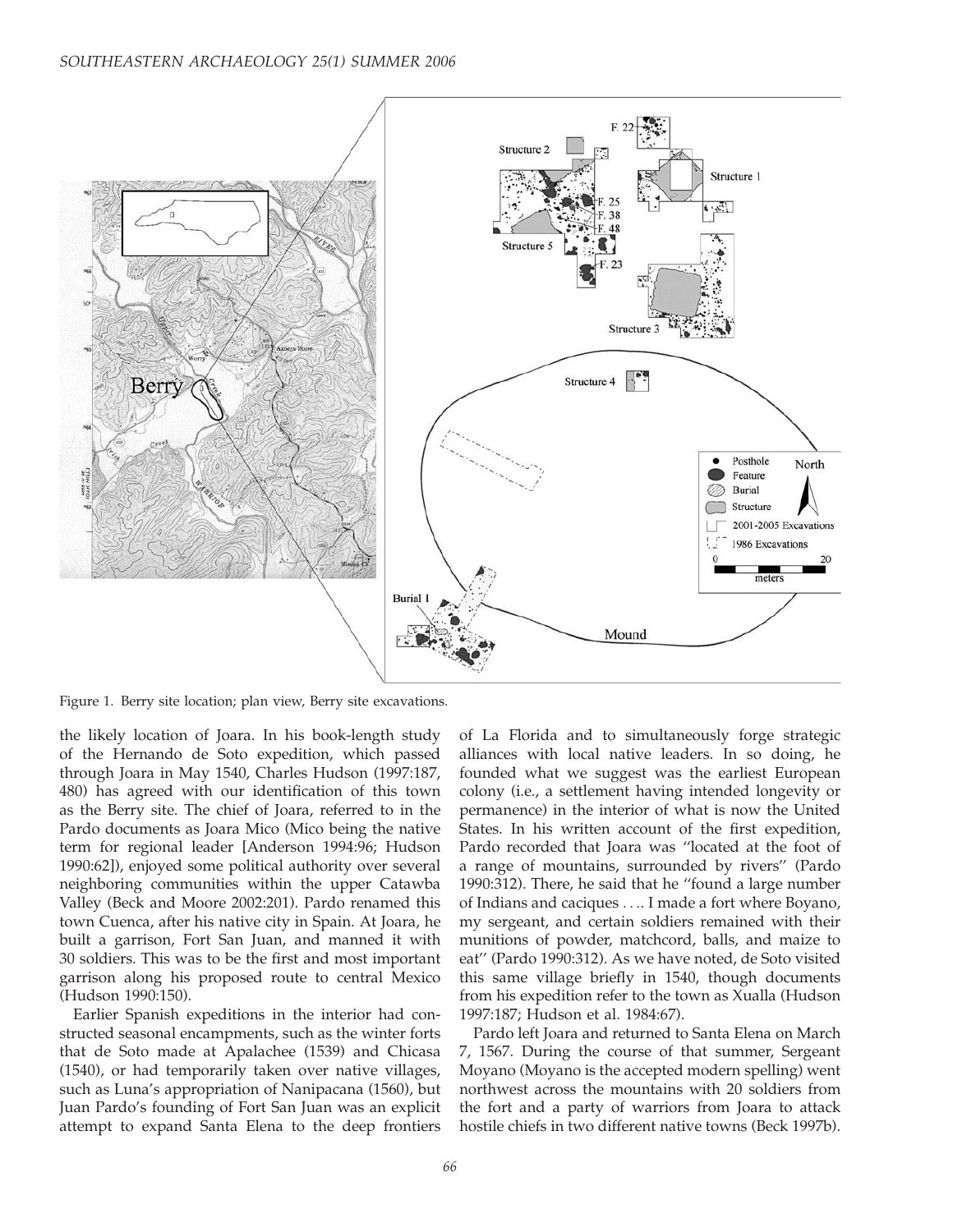San Juan itself was manned by a small group of 10 men until Pardo returned to Joara on September 24. Pardo received word at this time that Moyano was trapped at Chiaha, a native town in what is now eastern Tennessee, and he departed at once from Joara to the aid of Moyano and his men. Pardo arrived at Chiaha in time to relieve Moyano and his outnumbered force and then tried to continue exploring the Tennessee River Valley. Three days later, at the town of Satapo, he was informed of a plot to ambush the expedition, and so he wisely decided to turn back. At Chiaha, he and his men built a small fort and christened it Fort San Pedro. At a native town named Cauchi, probably on the upper Pigeon River in western North Carolina, they built another fort, San Pablo (Hudson 1990:40).

On November 6, Pardo's force returned to what his scribe Juan de la Bandera referred to as ''the city of Cuenca and fort of San Juan which in the Indian tongue is called Joara, where he made a halt and remained twenty days because the people of his company were tired and poorly provided, that they might have a place to rest and to provide themselves'' (Bandera 1990:277). Pardo again left 30 men at the fort before departing Joara. Along his return to Santa Elena, he constructed small forts at three other native villages, bringing the total number of forts to six. It is clear from their accounts that Pardo and his scribe Bandera considered Fort San Juan to be the most important of the settlements in the interior. First, this fort was manned with 30 soldiers, the largest contingent assigned to one of Pardo's frontier garrisons. Also, Bandera indicates that Pardo provided Fort San Juan with both a greater quantity of military and construction materials, and with a more extensive array of goods, than any of the other interior forts. Finally, Pardo left Alberto Escudero de Villamar in charge of Fort San Juan and ordered that Villamar was to have nominal authority over the officers left in charge of the other forts (Hudson 1990:150).

By May 1568, news reached Santa Elena that Indians had attacked all of Pardo's interior forts and that all had fallen. Only one Spanish soldier, Juan Martín de Badajoz, appears to have escaped the destruction. Although it is not known whether all of these forts were attacked at the same time, it is clear that none remained by June 1568 (Hudson 1990:176). Several factors may have had a role in the Indians' decision to destroy the forts, but two stand out: Spanish demands for food and the soldiers' improprieties with native women. Bandera recorded, for example, that ''the captain commanded him [the corporal placed in charge of Fort Santiago] in the name of His Majesty ... that no one should dare bring any woman into the fort at night and that he should not depart from the command under pain of being severely punished'' (1990:285). In any event, 130 soldiers and all six of the forts were lost, and with them Spain's only attempt to colonize the deep interior of



Figure 2. Native towns visited by Juan Pardo in the Carolinas and Tennessee, 1567–68.

northern La Florida. Indeed, no other Europeans are known to have penetrated this far into the southern Appalachians until the second half of the seventeenth century.

#### The Material Correlates of Fort San Juan

The Pardo accounts offer several clues as to what kinds of material correlates we might find in association with the archaeological remains of Fort San Juan. There were two categories of architecture that the company used at Joara: defensive fortifications and the houses where the soldiers lived. None of the documents specifically described Fort San Juan. However, Bandera did describe the fortifications at Fort Santiago, which Pardo built at the native village of Guatari, located about 150 km east of Joara along the Yadkin River (Bandera was not present on the first expedition, when Fort San Juan was built). Pardo founded Fort Santiago after his departure from Joara in November 1567. Afraid that he and his men would be recalled to Santa Elena, Bandera noted that Captain Pardo spent five days at Guatari hurriedly building two bastardos (Bandera 1990:238), which Hudson identifies as ''bastions ... of logs and earth'' (1990:151). When no such summons came, Pardo's soldiers—along with the people of Guatari and neighboring towns—spent 17 more days building four tall cavalleros (Bandera 1990:239) of thick wood and earth, and a palisade of high poles and earth. Fort Santiago clearly required large amounts of earth and wood, including bastions and a tall palisade; given that Fort San Juan was to be the principal fort in the interior, we would expect Pardo to have invested no less effort in its construction.

During his first expedition, Pardo instructed the chiefs of several native towns, including Joara, to build houses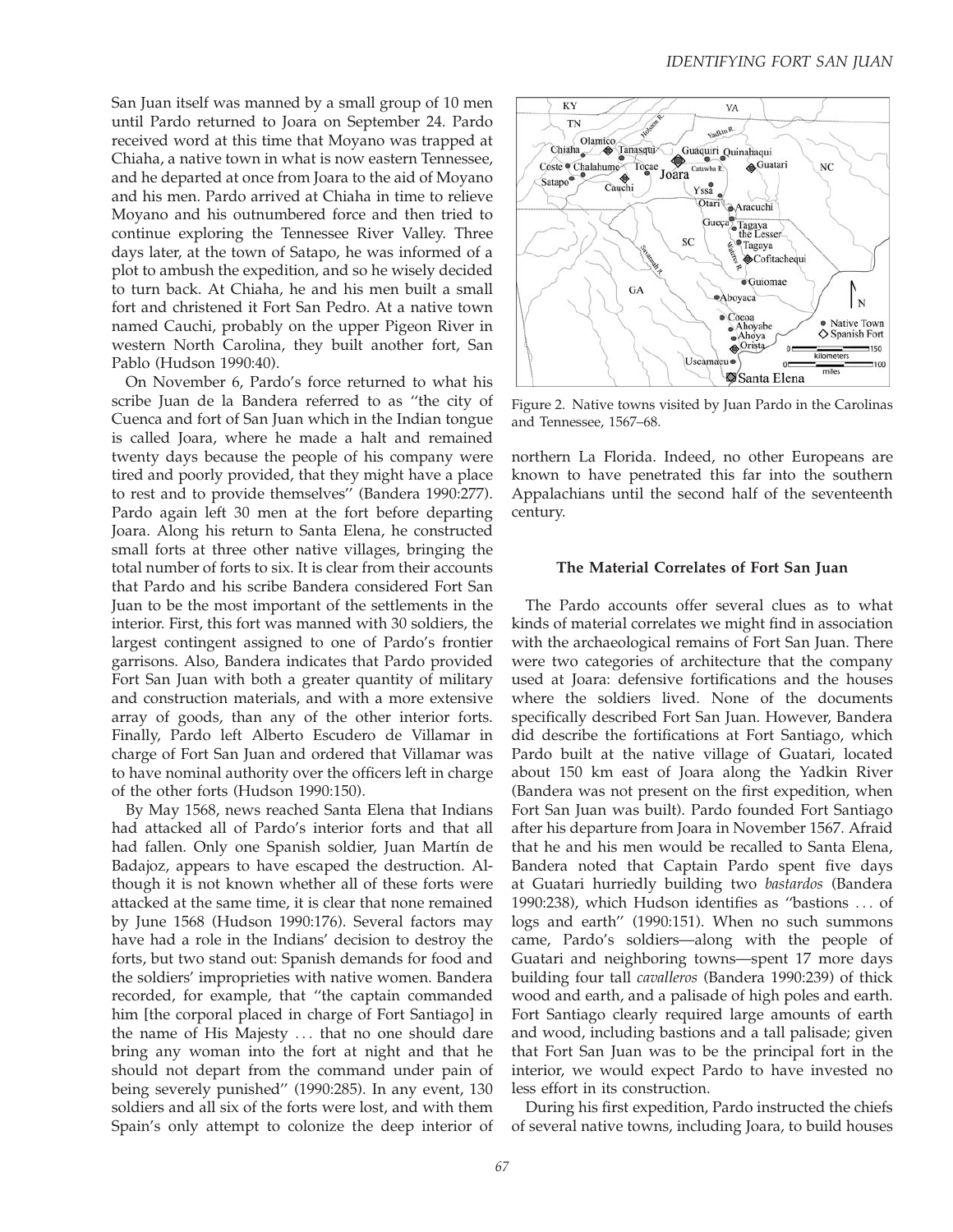Table 1. Military and Construction Supplies Issued by Juan Pardo to Fort San Juan.

| 235 pounds of harquebus powder | 4 crossbows        | 42 chisels |
|--------------------------------|--------------------|------------|
| 201 pounds of matchcord        | 240 crossbow bolts | 6 shovels  |
| 235 pounds of lead             | 2 socketed axes    | 4 mattocks |
| 34 pounds of nails             | 4 iron wedges      | 4 picks    |

Source: Hudson 1990:148–150.

for the soldiers who would be stationed in their towns along the proposed road to Zacatecas. When Pardo arrived at Joara during his second expedition, Bandera noted he ''found built a new house of wood with a large elevated room full of maize, which the cacique of the village, who is called Joada [sic] Mico had built by the command of the captain'' (1990:265). At several of the towns where Pardo ordered houses built, Bandera noted that the structures were large, and he likely meant this in relation to typical native dwellings (Hudson 1990:141). Houses were built for Pardo's expedition at several different native towns, and we might therefore expect such buildings to reflect different native construction techniques, as the social territory that Pardo and his men traversed was marked by distinct practices of house building. Bandera (1990:263), for example, specifically described the circular floor plan and matcovered interior of the house built for Pardo at Guatari. This is not surprising, as Guatari was situated along the western edge of the Piedmont Siouan tradition, distinguished by circular houses (e.g., Ward and Davis 1999). Pisgah peoples in the Appalachian summit area west of Guatari favored square houses (Dickens 1976), and as we illustrate, data from the Berry site suggest that the Burke phase people of Joara also favored square houses (e.g., Beck and Moore 2002; Moore et al. 2004). We expect the houses built for Pardo's soldiers to reflect native construction techniques, but it seems likely that the Spaniards contributed their labor, experience, and ideas, as well.

Bandera also listed the supplies that Pardo left at each of the interior forts; these lists may provide one of the best sources of information regarding the material correlates of Fort San Juan. Most of the artifact classes on Bandera's lists are materials that never entered into Spanish-native exchange networks, so their presence on archaeological sites deep in the interior may be taken as strong evidence of extended Spanish presence rather than short-term contact or exchange (Worth 1994). Table 1 lists the military and construction supplies that Pardo issued to Fort San Juan during his two expeditions; these quantities exceed those left at any of the other forts (Hudson 1990:148–150).

In addition to the supplies that he specifically left at the fort, Pardo carried 878 pounds of biscuit and 72 liters of wine for provisions (Hudson 1990:126–127); while the biscuit was likely carried in linen sacks unlikely to be recovered in archaeological contexts, the wine was

almost certainly transported in the ceramic vessels known as olive jars—the typical containers colonial Spaniards used for transport and storage. We may thus expect the archaeological remains of Fort San Juan to include artifact classes that did not enter into documented Spanish-native exchange networks and that are very uncommon—or altogether absent—on contemporaneous interior sites, especially lead shot, nails (of all Pardo's forts, only Fort San Juan was supplied with nails), and sixteenth-century Spanish ceramics (Worth 1994). Pardo gave gifts to many of the chiefs that he met on his expeditions, including iron knives and chisels, cloth, buttons, and glass beads (Hudson 1990:135–140); we should expect to recover such items at Joara.

In sum, we suggest the following architectural and artifactual correlates of Spanish Fort San Juan. It is probable that the construction of the fort included a palisade and possible earthen embankments. The nature of structures inside the fort is uncertain, though the accounts suggest that the presence of houses larger than those typically used by natives might reflect Spanish use or occupation. Unfortunately, the archaeological remains of these fort features may be difficult to discriminate from similar native structures. The presence of certain types of Spanish artifacts may prove a better correlate of Spanish occupation. Quantities of lead shot, wrought nails, and Spanish ceramics—items that did not enter the Spanish-native trade networks—could substantiate the direct and extended presence of Spaniards and the location of Pardo's forts. We turn now to examine the Berry site with respect to these expected correlates of Spanish occupation.

### The Berry Site, Joara, and Fort San Juan

Archaeological and documentary evidence (e.g., Beck 1997b; Moore 2002; Worth 1994) indicate that the Berry site (31BK22) is the location of Joara and Fort San Juan. Berry is located along Upper Creek, a tributary of the upper Catawba River, in what is now Burke County, North Carolina (Figure 1); the site covers 4.5 ha and is located at the eastern margin of a 75-ha alluvial floodplain at the junction of Upper and Irish Creeks. Systematic surface collections indicate that Berry was one of the largest late prehistoric sites in the upper Catawba Valley (Beck and Moore 2002:200; Moore 2002:61). Berry was briefly noted in Cyrus Thomas's Catalogue of Prehistoric Works East of the Rocky Mountains as a ''mound on the west Bank of Upper Creek 8 miles north of Morganton (about 15 feet high and unexplored)'' (1891:151). Both the earthen mound and the surrounding site were regularly plowed, and in 1964 the mound was bulldozed to provide fill for a low-lying area to the west of the site—probably the original borrow pit that was often prone to flooding. Today, the remaining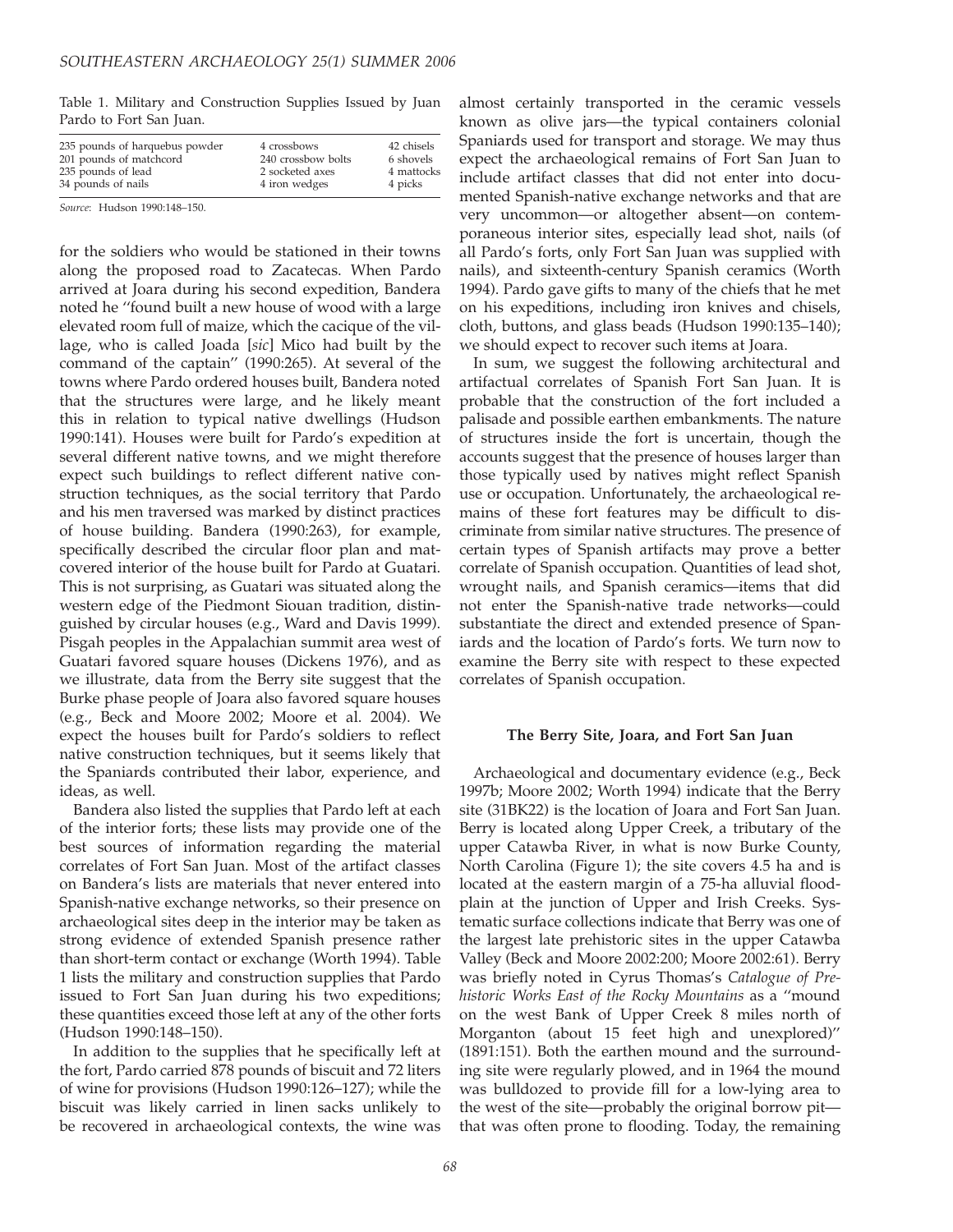mound measures about 70 m in diameter and rises to a height of about 1.5 m above the surrounding field.

During the sixteenth century, the Berry site (i.e., Joara) sat at the northeastern edge of the Mississippian cultural world and at the northwestern edge of the Spanish colonial frontier. Berry was the political and ritual center of a Mississippian chiefdom, one of many similar polities that dotted the cultural landscape of the eastern United States from A.D. 1000 to 1600 (Anderson 1994; Beck 2003; Blitz 1999; Hally 1996; Knight 1990; Muller 1997; Smith 1978). Systematic survey north and south of Berry (Beck 1997a) yielded evidence of at least 25 other sites, some of which cover as much as 2.5 ha, and ceramic analysis suggests that many are probably contemporaneous with the Berry site. Together, we believe that these sites are the core of the Berry site's regional polity, or chiefdom (Beck and Moore 2002). Moore (2002) has defined this period of occupation along the upper Catawba River as the Burke phase (A.D. 1400– 1600), and he identifies its highly distinctive Burke series pottery as a regional variant of the Lamar ceramic tradition (Hally 1994; Williams and Shapiro 1990). Burke series ceramics are soapstone tempered and characterized by a preponderance of plain and complicated stamped jars (Figure 3, top) and incised cazuela bowls (Figure 3, bottom). These attributes are largely restricted to the upper Catawba and nearby upper Yadkin Valleys and are a unifying element of Catawba Valley Mississippian in this area.

Our work at Berry, under the auspices of the Upper Catawba Valley Archaeology Project, includes systematic surface collection and gradiometer survey across the entire 4.5-ha site (Beck 1997a; Hargrove and Beck 2001; Schroedl and Moore 2002). Excavations total over 1000  $m<sup>2</sup>$  to date and have focused on the 0.5-ha area (Figure 1) immediately north and south of the mound, where we have recovered a relatively large assemblage of Spanish ceramics and hardware. What is more, our excavations in this northern part of the site have revealed a compound of five burned buildings. In the following sections, we examine data from Berry with regard to the documented material correlates of Fort San Juan: Spanish material culture, and architectural remains.

## Correlate 1: Sixteenth-Century Spanish Ceramics and Hardware

Not surprisingly, the vast majority of cultural materials recovered in this compound area are of native manufacture, including a predominance of Burke ceramics. As Deagan has recently stated, ''Easily identifiable European objects [and] artifacts may not be abundant or even present in Native American sites occupied early in the contact period'' (2004:603). In the particular case of Fort San Juan, Pardo's expedition had no horses—and there is no mention of porters—such



Figure 3. Burke ceramics from the Berry site.

that expedition members likely carried most of their provisions on their own backs. Nonetheless, we have recovered a relatively large assemblage of sixteenthcentury Spanish artifacts from the area of the compound, both from feature and plowzone contexts. Features 22, 23, 25, 38, and 48, as well as Burial 1 and Structure 1, have yielded Spanish items (see Figure 1 and Table 2). To date, we have excavated 28 features and two burials within the compound area; of the 96 items we have identified as related to Spanish occupation, 39 are from these in situ deposits. Non-Spanish historic materials have been recovered from plowzone contexts, but the vast majority of these are small pieces of iron scrap. This group of material also includes several cut and wire nails, a few pieces of whiteware and porcelain, modern bullets, plastic, and modern hardware. None of these modern or more recent materials have appeared in undisturbed (i.e., feature) contexts.

Spanish ceramics from this area of the site include 13 sherds from at least four olive jars (Figure 4). Olive jars are the most ubiquitous ceramics recovered from Spanish colonial sites in the Americas, and their use spanned a period from the 1490s to the nineteenth century (Deagan 1987:28). These amphora-derived vessels were typically used for transporting and storing olive oil (hence the name) and wine, but were also used for transporting olives, lard, condiments, and vegetables like beans and chick peas (Goggin 1960:256). As we have noted, Pardo's provisions included 72 liters of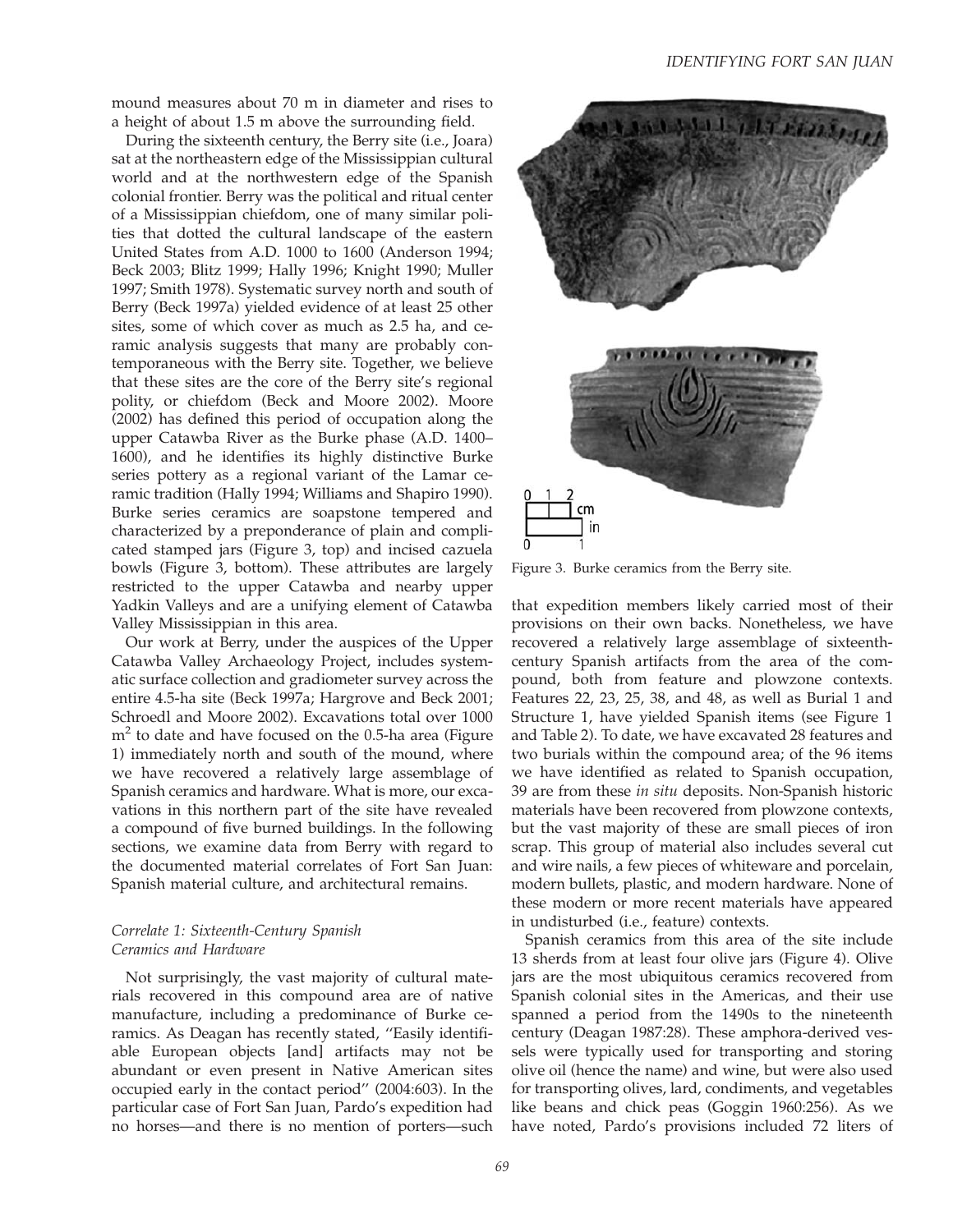|  |  |  | Table 2. Spanish artifacts recovered from the Berry site. |  |  |  |  |
|--|--|--|-----------------------------------------------------------|--|--|--|--|
|--|--|--|-----------------------------------------------------------|--|--|--|--|

|                                                                                                       | F.<br>22     | F.<br>23                                   | F.<br>25                          | F.<br>38     | F.<br>48       | Bur.<br>$\mathbf{1}$ | Str.<br>$\mathbf{1}$ | Surface             | Plow<br>Zone                   | Totals            |
|-------------------------------------------------------------------------------------------------------|--------------|--------------------------------------------|-----------------------------------|--------------|----------------|----------------------|----------------------|---------------------|--------------------------------|-------------------|
| Ceramic types                                                                                         |              |                                            |                                   |              |                |                      |                      |                     |                                |                   |
| Mexican Red<br>Painted<br>Caparra Blue<br>majolica<br>Olive Jar<br>orange micaceous<br>unidentifiable |              |                                            | 5                                 |              |                |                      |                      |                     | $\overline{2}$                 | 7                 |
|                                                                                                       |              |                                            |                                   |              |                |                      |                      | 1<br>7              | 6                              | 1<br>13           |
|                                                                                                       |              | $\mathbf{1}$                               |                                   | $\mathbf{1}$ |                |                      |                      |                     |                                | 1<br>1            |
| Iron artifacts                                                                                        |              |                                            |                                   |              |                |                      |                      |                     |                                |                   |
| knife<br>wrought auger bit                                                                            |              |                                            |                                   |              |                | 1                    |                      |                     | 1                              | 1<br>1            |
| unidentified<br>wrought iron<br>wrought<br>clenched mail<br>wrought nail                              |              |                                            | $\mathbf{1}$                      |              |                |                      |                      | 1                   | 1                              | 3                 |
|                                                                                                       |              |                                            |                                   |              |                |                      |                      | 1<br>$\overline{2}$ | 3                              | 1<br>5            |
| wrought tack<br>iron wire/                                                                            |              |                                            |                                   |              |                |                      |                      |                     | 1                              | 1                 |
| chain mail                                                                                            |              |                                            |                                   |              |                |                      | $\overline{2}$       |                     |                                | $\overline{2}$    |
| Copper/brass artifacts                                                                                |              |                                            |                                   |              |                |                      |                      |                     |                                |                   |
| aglet<br>probable aglet<br>bead<br>cone/fragments<br>scrap fragments                                  |              | $\overline{\phantom{0}}$<br>$\overline{2}$ | 1<br>$\mathbf{1}$<br>$\mathbf{1}$ |              |                |                      |                      | 1                   | $\overline{2}$<br>$\mathbf{1}$ | 3<br>1<br>5       |
|                                                                                                       | $\mathbf{1}$ | 10                                         | $\mathbf{1}$                      |              |                |                      |                      |                     | 4<br>9                         | 4<br>21           |
| Lead artifacts                                                                                        |              |                                            |                                   |              |                |                      |                      |                     |                                |                   |
| lead shot<br>quartered<br>lead shot<br>sprue                                                          |              |                                            |                                   |              |                |                      |                      | 1                   | 5                              | 6                 |
|                                                                                                       |              |                                            |                                   |              |                |                      |                      |                     | 1<br>3                         | $\mathbf{1}$<br>3 |
| Glass beads                                                                                           |              |                                            |                                   |              |                |                      | $\overline{2}$       | 2                   | 1                              | 8                 |
| fragments                                                                                             |              | 3                                          |                                   |              | $\overline{2}$ |                      | 3                    |                     |                                | 7                 |
| Totals                                                                                                | 1            | 17                                         | 10                                | $\mathbf{1}$ | $\overline{2}$ | 1                    | 7                    | 16                  | 40                             | 96                |

wine, and this was almost certainly transported in olive jars. Olive jars are widely distributed throughout the Caribbean, Mexico, and Central America, and are occasionally found in the American Southwest. While common along the Atlantic coast, they are rarely found in the interior Southeast (excluding Florida).

Unfortunately, none of the olive jar sherds recovered at the Berry site are, in themselves, temporally diagnostic; lacking neck or handle fragments it is generally not possible to distinguish early-, middle-, and late-style jars (Deagan 1987:28–34; Goggin 1960). However, several sherds from Berry are quite diagnostic, including a sherd of Caparra Blue majolica (Figure 5). Caparra Blue majolica is a common-grade, tin-enameled earthenware (Lister and Lister 1982:61–62), and in the New World it has a temporal range of A.D. 1492–1600 (Deagan 1987:63). Caparra Blue is known to occur in but a single form: the albarelo, or ''drug jar'' (Lister and Lister 1982:61). These are small, carinated vessels marked by a slightly indrawn body, a short neck, a wide mouth, and a foot ring around the base. While never common, Caparra Blue has been recovered from many Caribbean sites, from sites in Mexico and Central America, from Nueva Cadiz, Venezuela, and from the southeastern United States at Santa Elena and sixteenthcentury St. Augustine (Deagan 1987:63; Goggin



Figure 4. Olive jar fragments, Berry site.

1968:135). Caparra Blue majolica has also been found at the Governor Martin site, location of Hernando de Soto's 1539 winter camp at present-day Tallahassee, Florida; there, it was found with early olive jars, Columbia Plain majolica, and other common-grade, sixteenthcentury ceramics typical of those used on military expeditions (Ewen and Hann 1998:74).

The Berry assemblage also includes six small sherds of what appears to be Mexican Red Painted ware (Figure 6), all from a single vessel of indeterminate form. This ware was defined by Hale Smith (1949), based on its similarities to Aztec Red ceramics, and Deagan (1987:44) exhibits sherds from sixteenth-century St. Augustine. Mexican Red Painted was produced in Mexico and other production centers in the Americas. It is an unglazed coarse earthenware with smoothed surfaces painted or burnished red, and molded or relief decoration is sometimes present; a molded design is apparent on one of the sherds from the Berry site. Finally, we have recovered a probable sherd of orange micaceous ware, an unglazed earthenware with bright orange paste and mica temper; it has a temporal range of about A.D. 1550–1650 and was produced in Iberia (Deagan 1987:40–41). The temporal distributions of Caparra Blue, Mexican Red Painted, and orange micaceous overlap during the period from A.D. 1550 to 1600, suggesting that the assemblage of Spanish artifacts from the Berry site may be dated to a relatively narrow 50-year interval consistent with Juan Pardo's founding of Fort San Juan in January 1567.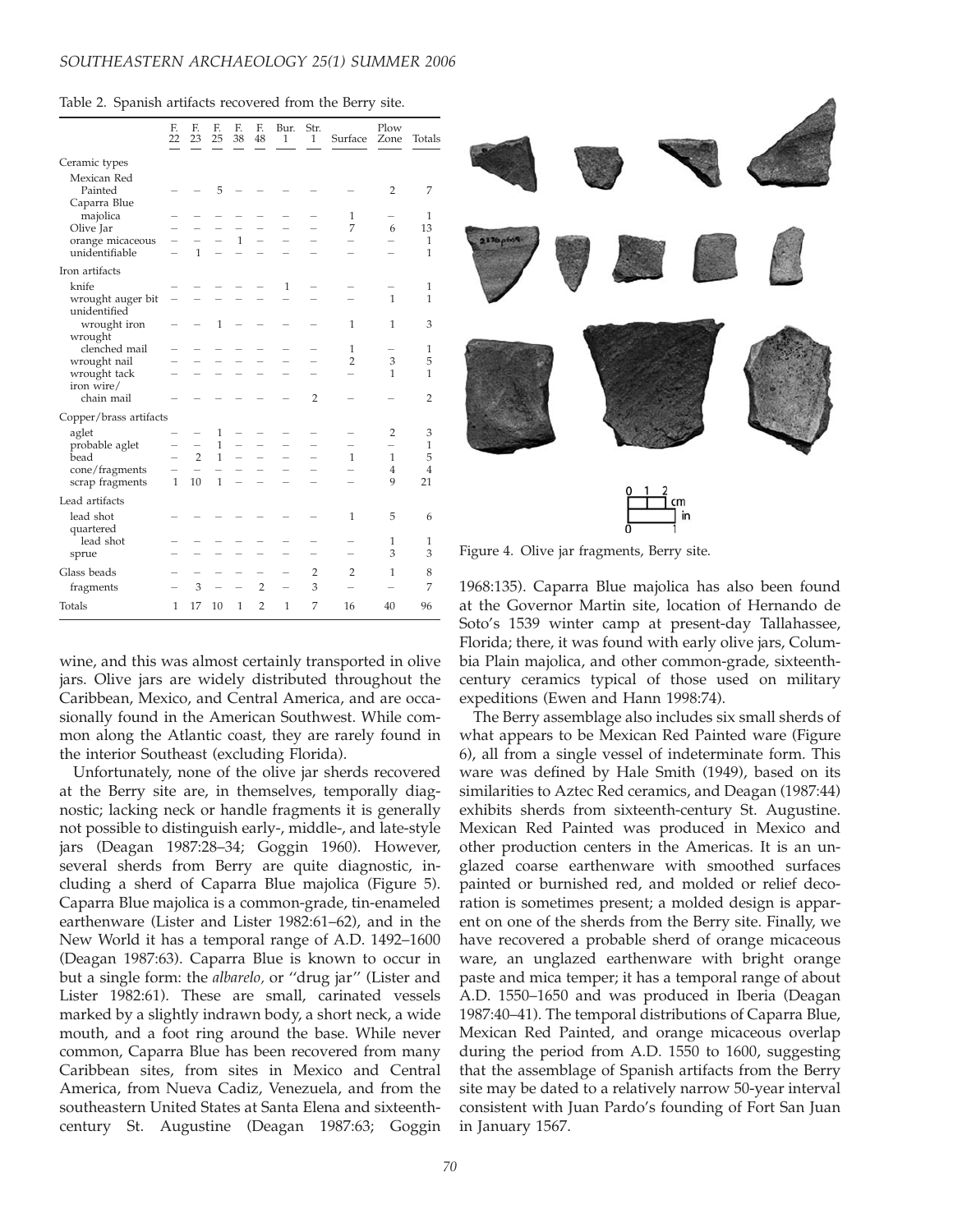

The assemblage of sixteenth-century Spanish ceramics recovered from the Berry site is distinct from other collections of Spanish material recorded from sites in the interior Southeast, as most collections consist primarily of glass beads and other non-utilitarian trade goods (Smith 1987). Sites in the interior (excluding Florida) have yielded only three sixteenth-century Spanish sherds: a fragment of Columbia Plain majolica from the Pine Log Creek site in central Alabama (Little and Curren 1989:183), a sherd of unidentified majolica from the McMahan site in central Tennessee (Smith 1987:50), and one fragment of orange micaceous earthenware from the Lyon's Bluff site in northern Mississippi (Peacock and Hogue 2005:53). Significantly, two of these (all but the specimen from Lyon's Bluff) had been altered by native people into non-utilitarian forms such as ear spools or gaming disks. That none of the Spanish ceramics recovered from the Berry site exhibit such alterations suggests that these were simply discarded as utilitarian debris. Also, as Worth (1994) notes, the presence of multiple sherds from several different olive jars suggests that these were broken at the site, having arrived intact as part of a Spanish occupation.

In addition to the Spanish ceramics, this section of the Berry site has yielded examples of other artifact classes that we would expect to find at the location of Fort San Juan, including lead shot, quartered lead shot, and lead sprue (Figure 7), all in the same caliber range as the shot



Figure 6. Mexican Red Painted ware (A.D. 1550–1750), Berry site.

and quartered shot from Santa Elena (South et al. 1988:75–87). Wrought-iron nails from this part of the site (Figure 8) can be classed as the Barrote type, based on their length and weight, and were used for finishing work such as flooring, matting, and other projects that required little strength (South, Skowronek, and Johnson 1988:39–40). We have also identified brass aglets or lacing tips (Figure 9) similar to those from Santa Elena (South et al. 1988:135), as well as numerous fragments of brass scrap and several brass cones.<sup>1</sup> This scrap may



Figure 7. Lead shot and quartered shot, Berry site.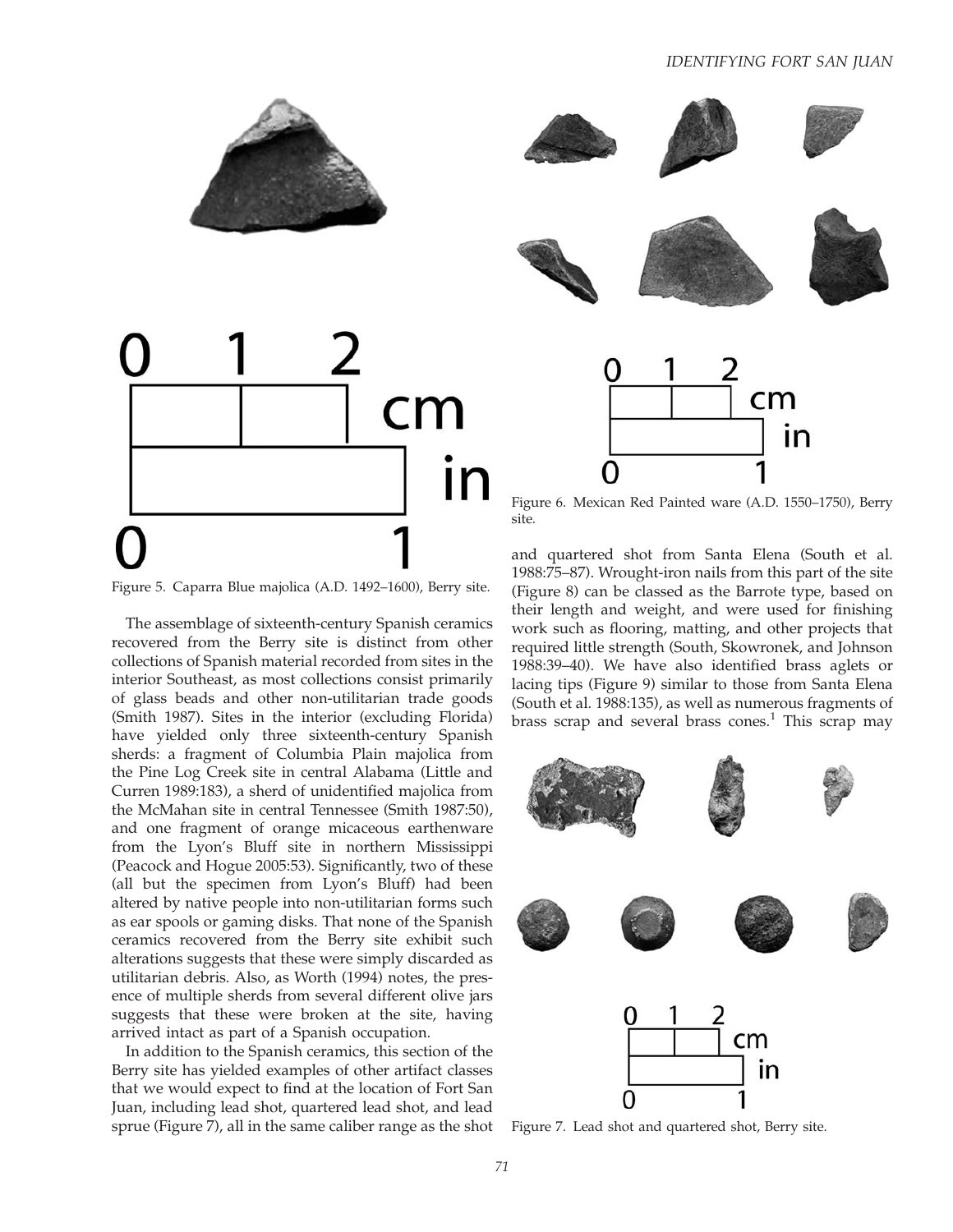

Figure 8. Barrote-type nail, Berry site. Figure 9. Brass aglets from Berry site.

reflect aboriginal use or alteration, but it also may be a byproduct of Spanish alteration or recycling. Of 31 brass items, 14 are from undisturbed feature contexts. Several glass beads have also been found in feature, structure, and plowzone contexts, but none of these are temporally diagnostic. In 1986, Moore (2002:237–239) discovered an iron knife in the burial of a fully extended adult male, located just to the south of the remnant mound. A burial bundle that consisted of a turtle shell container, a clay elbow pipe, projectile points, and stone abraders accompanied this individual. Similar bundles were recovered in sixteenth-century burials at the King site in northwest Georgia (Hally 1994:243) and at Toqua in eastern Tennessee (Polhemus 1987:478–430). Pardo presented eight knives to Joara Mico as gifts for his ''subjects'' (Bandera 1990:265), and this knife from the Berry site may have been one of those gifts.

#### Correlate 2: Architectural Remains

In 1997, gradiometer and auger testing revealed the presence of four burned buildings as well as several large features, in the 0.5-ha area north of the remnant mound (Hargrove and Beck 2002); subsequent gradiometer survey of the remaining 4 ha of the site yielded no clear evidence of burned buildings (Schroedl and Moore 2002), suggesting that burned architecture is restricted to that part of the site where most of the Spanish materials have been recovered. Since 2001, we have exposed more than 900  $m<sup>2</sup>$  in this area, defining a ''compound'' of five burned buildings that form an oval pattern around what was probably a courtyard area. Large pit features—from which we have recovered brass lacing tips, glass beads, small iron fragments, and scrap brass, as well as faunal remains and native-made Burke ceramics—occupy the spaces between buildings (Best and Rodning 2003). Lines of posts located adjacent to Structures 1 and 3 suggest that a palisade may have enclosed the compound, which we believe constitutes

the remains of Fort San Juan. All of the structures were built in semisubterranean basins that cut into the subsoil, and as they burned, their collapsing remains filled their respective basin pits. All of the buildings are approximately square: Structures 1, 2, 3, and 5 each measure ca.  $64 \text{ m}^2$  (8 m on a side); the size of Structure 4 has not yet been determined; see discussion below).

We have entirely exposed Structure 3 (Figure 10), and large parts of Structures 1, 2, and 5, to the base of plowzone. We have only opened one 2-x-2 m unit to expose the top of Structure 4 (see Figure 1). All of the buildings exhibit clear evidence of destruction by fire (i.e., bright red soils, large sections of carbonized wood and cane, carbonized upright posts), and none show any evidence of post-burning construction activities (notwithstanding the possibility that Structure 4 was buried underneath later episodes of mound construction). We have conducted subplowzone excavations into one of the five buildings, Structure 1, to determine the nature and depth of intact deposits within the structure.

Fieldwork during 2001 and 2002 exposed most of the top of Structure 1 to the base of the plowzone, revealing doorway trenches in its west corner. In 2003, we exposed a  $6-x-2$  m  $(12-m^2)$  section across the entry area from north to south, in three contiguous  $2-x-2$  m units approximately 1 m inside (east of) the doorway trenches. At the base of plowzone, we divided the  $2-x$ - $2$  m units into  $1-x-1$  m squares. First, we removed a sterile, homogenous brown soil along the perimeter of the building, just outside the burned posts and fired soils of the wall. This deposit, Zone 1, was a fill that sealed the gap between the completed building wall and the edge of the semisubterranean basin cut. Zone 2 is the soil deposited between the base of the plowzone and the uppermost layer of carbonized wood, cane thatch, and other organics *inside* the structure. Zone 3 is soil between the uppermost layer of burned organics and the structure floor. Zone 4 is the very thin lens of the structure floor, and Zone 5 is the sterile subsoil below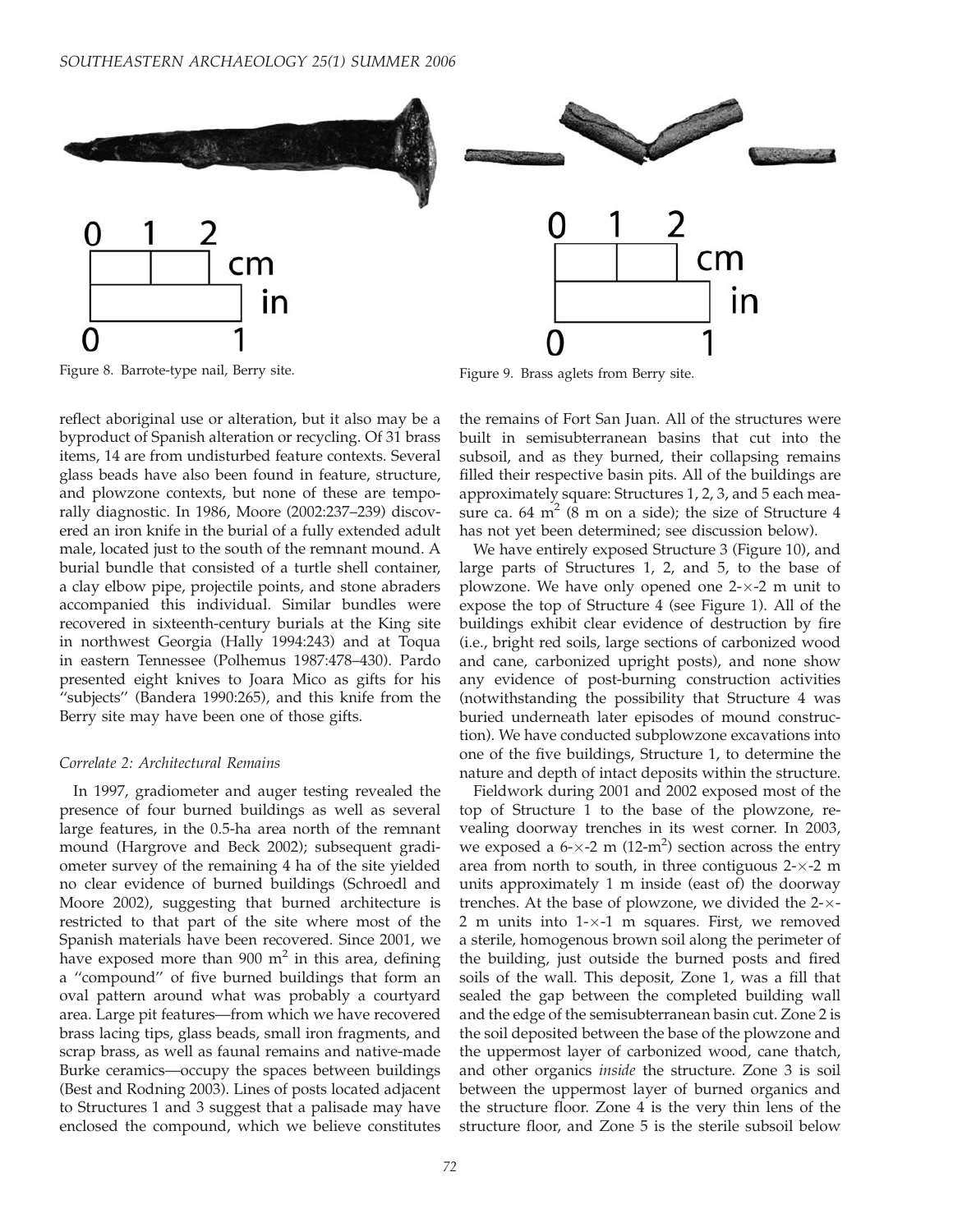

Figure 10. Plan view of Structure 3, looking north, following plowzone removal.

the floor. Zones 1 and 2 were additionally subdivided into arbitrary levels. We only excavated a single  $1\text{-}\times\text{-}1$  m unit, located just inside the doorway trenches, through the Zone 4 floor to the Zone 5 subsoil.

These excavations, though relatively limited in extent, have yielded abundant information about the building's construction and use history (Figure 11), such as carbonized wood posts and timbers from its walls and roof, possible cane matting from the walls and floor, and architectural furniture such as a wooden bench along the wall. Two lines of data suggest that Europeans may have helped to build the structure, and may subsequently have spent time inside it. First, though the general style of Structure 1 is consistent with native techniques and technologies, at least two of its timbers appear to have been cut by metal tools. The first of these (Figure 12) is marked by a deep notch, V-shaped in profile, which is strikingly similar to a metal axe cut, in that the notch is too steep and narrow to have been cut with a stone axe. The second timber (Figure 13) is cut by what seems to be a square-cut notch. This notch has straight, regular edges and would likely have been difficult to achieve with stone axes. Moreover, this square-notching technique seems more likely to have been a European construction practice. While Structure 1's overall plan and organization therefore match native practices, conceptions, and techniques of house construction, such timbers suggest that Spaniards worked with native craftspeople to build the structure.

Second, excavations in the southwest corner of Structure 1, above the floor surface (Zone 3, Level 2) and next to the wall bench, yielded two pieces of twisted iron wire (recovered during waterscreening) that Stanley South and Chester DePratter have identified as pieces of chain mail (2003, personal communication). Links of mail routinely separated from armor—archaeologists found many such fragments, for example, at the aforementioned Governor Martin site (Ewen and Hann 1998: 78–79)—and the fragments from Structure 1 at Berry (Figure 14; compare with Ewen and Hann 1998:Figure 5.10) may have been lost on the seat of the bench or else ended up under the bench on the floor of the building. The recovery of chain mail fragments and the presence of what are probably metal cut timbers provide strong support for our interpretation of this building as a quarters for members of the Pardo expedition.

The sequence of depositional events across Structure 1 indicate that its collapsed remains slumped shortly after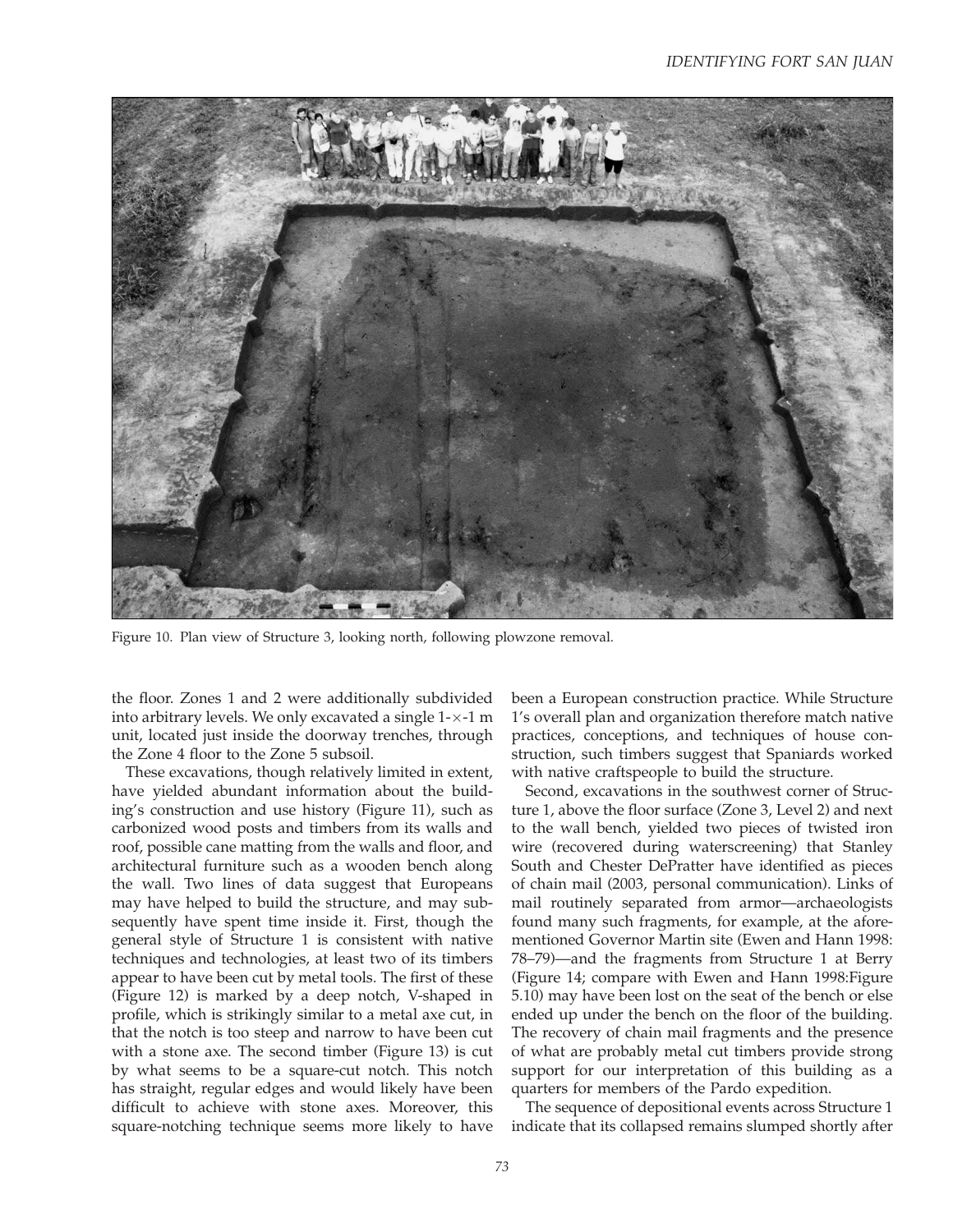

Figure 11. Plan view of excavation trench across Structure 1, looking north.

the building burned to the ground, and that they were subsequently covered by a layer of homogenous fill that leveled the surface over the building. This deposit was clearly intentional, given the presence of a smashed Burke phase vessel within its matrix, and may have served the functional purpose of leveling the slumped portions of the structure. However, it may also have



Figure 13. Structure 1, timber with square-cut notch (notch measures 12 cm long by 5 cm deep).

served to bury the structure's remains—and to have removed all traces of the associated events from view through an act of ritual purification. It bears repeating in this regard that there is no evidence of later construction activity over this or any of the other buildings.

There is a complex and as yet poorly understood relationship between Structure 4 and the mound, as may be inferred from Figure 1. If the building is part of the Spanish compound (as we currently expect), then at least one stage of mound construction may have postdated the burning of the garrison. Data from Moore's 1986 excavations offer intriguing support for this possibility. Two olive jar fragments (Figure 4, second row, first and second sherds from left) and one piece of lead sprue (Figure 7, upper left) were recovered from a partially intact humus zone overlaying moundfill





Figure 12. Structure 1, timber with V-shaped notch.



Figure 14. Chain mail fragments, Structure 1, Berry site.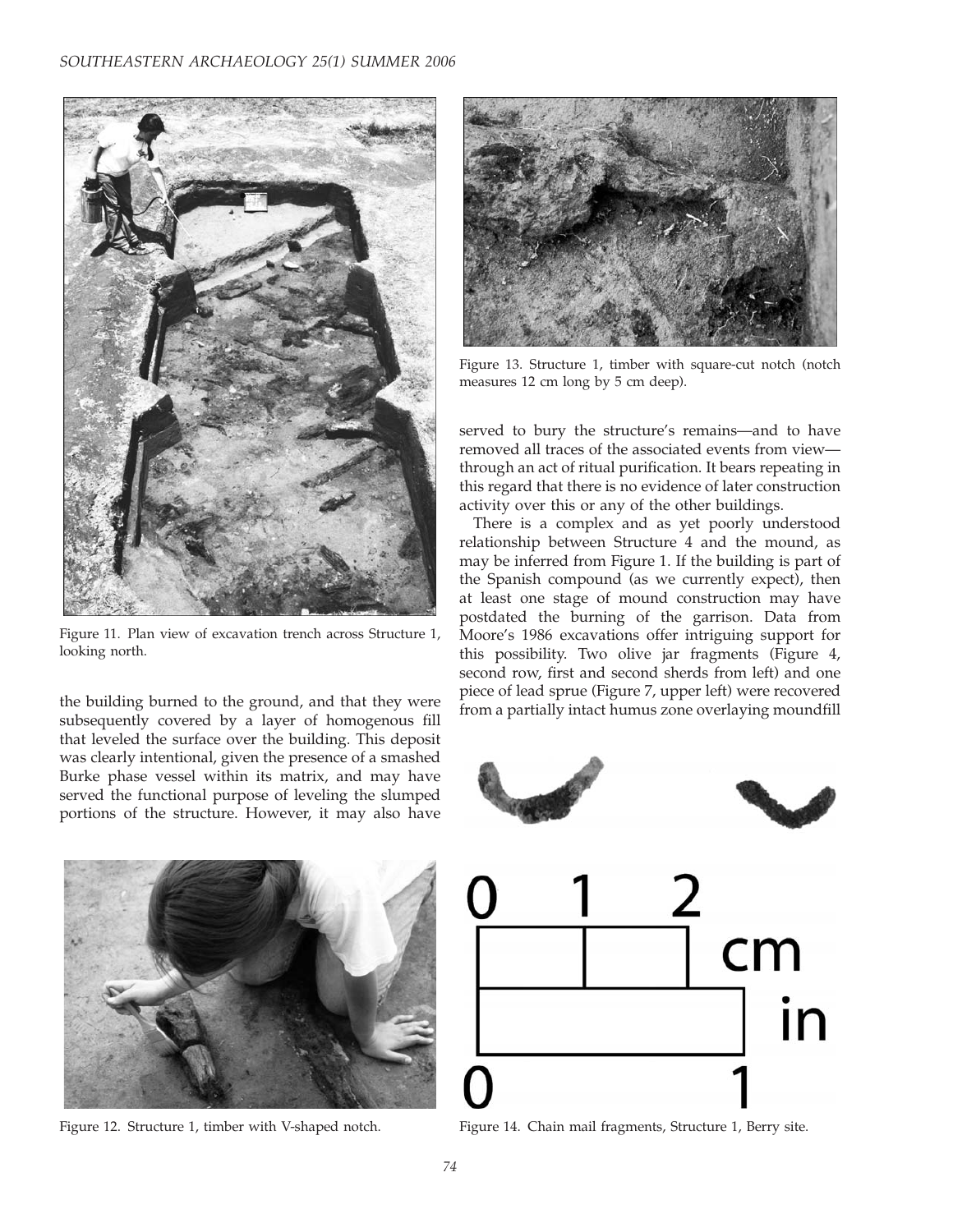on the south margin of the mound. At the time that this humus zone was forming, the mound seems to have been less than 1 m high (Moore 2002:Figure 23). This suggests that most of the mound's volume was added after the humus zone had formed—and thus after the olive jar and lead sprue were deposited—since the mound eventually reached a maximum height of 4–5 m (Thomas 1891:151). Although it is possible that these Spanish artifacts are intrusive (the mound had been plowed in areas, likely by horse- or mule-drawn plow [Moore 2002:218]), it is also possible that the mound reached its maximum height only after the fort's destruction, and that Structure 4 was built alongside, or perhaps into, a much lower earthwork than the mound described by Cyrus Thomas in 1891. Future stratigraphic analysis and excavations in this area of the site will help to resolve the chronological relationship between Structure 4 and the mound.

#### **Conclusions**

Archaeological and documentary evidence presented in this article suggest that the Berry site, situated in the upper Catawba Valley of western North Carolina, is the location of Joara and the 1567–68 garrison of Fort San Juan, the earliest European settlement in the interior of what is now the United States. Spanish artifacts recovered from the northern 0.5-ha section of the site constitute an occupation—rather than trade—assemblage and consist primarily of ceramics, brass, and hardware. Ongoing excavations in this same part of the site have revealed a close compound of five burned buildings possibly surrounded by a palisade, with numerous large features spaced around the buildings. Moreover, gradiometer surveys conducted over the remaining 4 ha of the site suggest that these are its only burned buildings. Excavations inside Structure 1 have yielded fragments of chain mail and timbers that may have been cut with metal tools; European materials recovered in the features include brass aglets or lacing tips, brass scrap, iron fragments, and glass beads. Based upon the expected archaeological correlates of Fort San Juan that we derived from the various accounts of the Juan Pardo expeditions, we suggest that this compound represents the material remains of Fort San Juan, and that these structures are the houses that quartered Pardo's soldiers. That all of the buildings were burned may serve as a chilling testament to how relations between the Spaniards and the people of Joara ended tumultuously in 1568.

The arrival of the sixteenth-century expeditions under Hernando de Soto and Juan Pardo undoubtedly altered the historical trajectories of Mississippian chiefdoms in the Catawba Valley. At the same time, the contents of Structure 1 and the other burned buildings promise to

shed light on how Spanish soldiers maintained their European identities in a faraway place, while they were simultaneously incorporating features of native lifeways into their daily practices. The Berry site allows us to directly examine these aspects of contact as we inquire into the nature of the Spanish presence at the site. By illuminating the changing relationships between Spanish soldiers and the native peoples of Joara, continued research at Berry will offer unique insights into the beginnings of European colonialism in this borderland region. Moving beyond Berry, Spanish documentary sources provide a beginning point for learning more about the sixteenth- and seventeenth-century social landscape of the area. Ultimately, we hope to better understand how the process of contact contributed to the apparent depopulation of the entire upper Catawba Valley by the early decades of the seventeenth century, and to the ethnogenesis of the historic period native peoples of the Carolina Piedmont, especially the Catawba Indians (Davis and Riggs 2004; Moore 2002).

#### **Notes**

Acknowledgments. Research at the Berry site is supported by funds from Warren Wilson College, a 2004 grant from the Committee for Research and Exploration of the National Geographic Society, Western Piedmont Community College, the Western Piedmont Foundation, a National Park Service Certified Local Government grant to the City of Morganton administered by the North Carolina State Historic Preservation Office, the Historic Burke Foundation, the Burke County Historical Society, Linda and Carl Wall, Mary and Charles Rodning, Lorie and Ron Hansen and Friends of the Upper Catawba Archaeology Project. We appreciate their support and generosity. We have also received important support from the City of Morganton and Burke County. We have been privileged to work with a large number of field school students and volunteers whose enthusiasm is always appreciated. We would also like to thank our field assistants Scott Ashcraft, Megan Best, Rachel Briggs, Aaron Brummitt, Emily Dale, Karla Evens, Lotte Govaerts, Cricket Hefner, Ellie Haywood, Liz Horton, Caroline Ketron, James Lang, Jesse Mitchell, Jessica Smeeks, Johanna Vasek, and Lauren Zych and the numerous colleagues who have visited the site and otherwise assisted and encouraged us in our efforts. The Warren Wilson College archaeology crew valiantly carries out all laboratory responsibilities. Andrea Glenn, Laurel Key, and Gretchen Caverly helped to produce the maps and tables. We would like to thank Stan South, Jerald Milanich, an anonymous reviewer, and editor Lynne Sullivan for all of their helpful comments and suggestions. Our project greatly benefited from the enthusiasm and support of the late Charles Carey and the late Tom Hargrove. Finally, we would like to thank the Berry family for their outstanding stewardship of the Berry site and their interest in this project. Our work would not be possible without their friendship and support.

 $1$  While we use the term *brass* in reference to this material, we recognize that it may also be copper of European origin; the important point is that this material is almost certainly not of native origin, though some of it may have been used or altered by native peoples.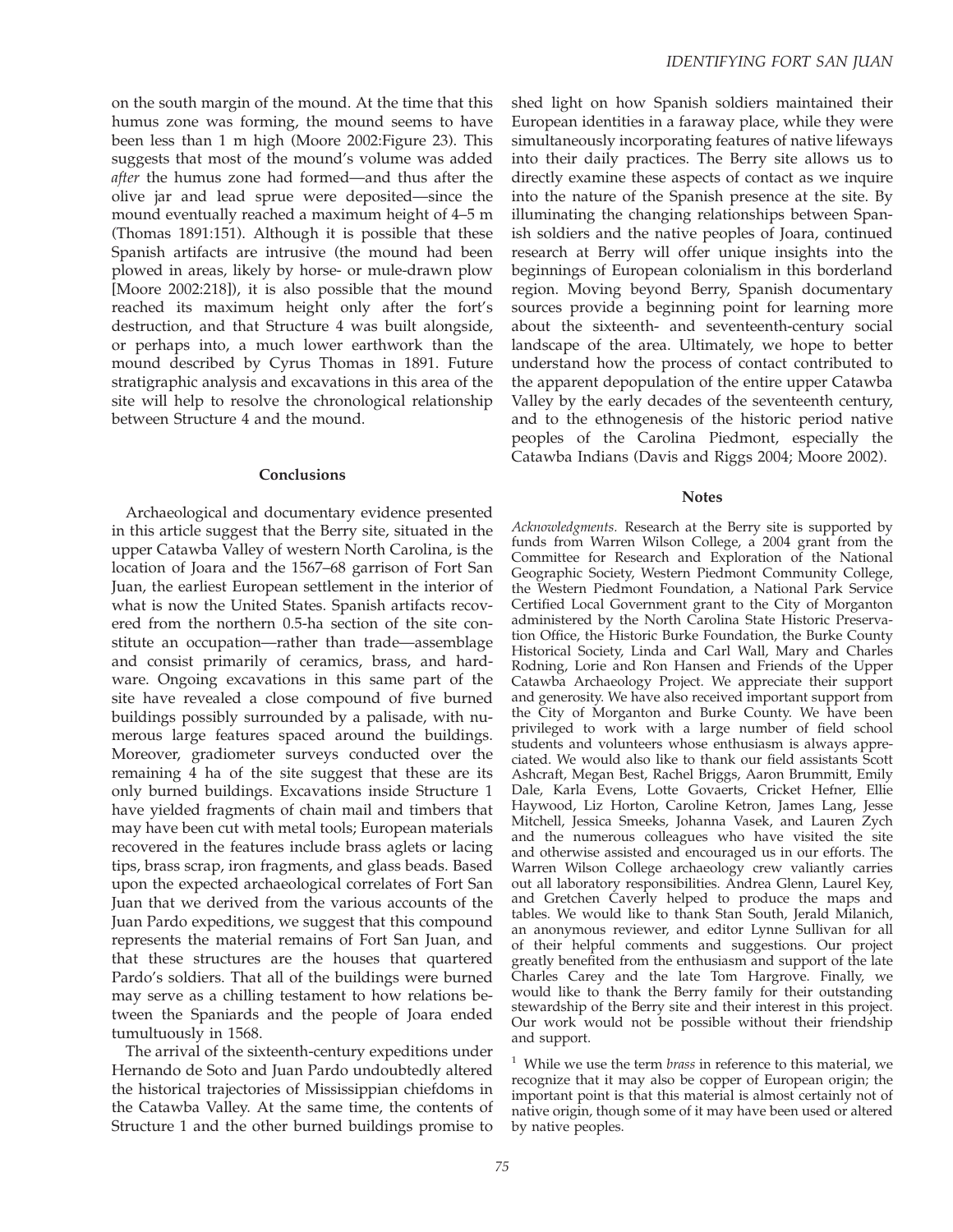## References Cited

- Anderson, David G.
- 1994 The Savannah River Chiefdoms: Political Change in the Late Prehistoric Southeast. University of Alabama Press, Tuscaloosa.
- Bandera, Juan de la
- 1990 The Bandera Relations. Translated by P. Hoffman. In The Juan Pardo Expeditions: Exploration of the Carolinas and Tennessee, 1566–1568, by Charles M. Hudson, pp. 205–321. Smithsonian Institution Press, Washington, DC.
- Beck, Robin A., Jr.
- 1997a The Burke Phase: Late Prehistoric Settlements in the Upper Catawba River Valley, North Carolina. Unpublished master's thesis, Department of Anthropology, University of Alabama, Tuscaloosa.
- 1997b From Joara to Chiaha: Spanish Exploration of the Appalachian Summit Area, 1540–1568. Southeastern Archaeology 16(2):162–169.
- 2003 Consolidation and Hierarchy: Chiefdom Variability in the Mississippian Southeast. American Antiquity 68(4):641–661.
- Beck, Robin A., Jr., and David G. Moore
- 2002 The Burke Phase: Mississippian Chiefdoms in the Upper Catawba Valley, North Carolina. Southeastern Archaeology 21(2):192–205.
- Best, Megan S., and Christopher B. Rodning
- 2003 Mississippian Chiefdoms and the Spanish Frontier: An Overview of Recent Excavations at the Berry Site in Western North Carolina. Paper presented at the 60th Annual Meeting of the Southeastern Archaeological Conference, Charlotte, NC.
- Blitz, John H.
- 1999 Mississippian Chiefdoms and the Fission-Fusion Process. American Antiquity 64:577–592.
- Bray, Warwick (editor)
- 1993 The Meeting of Two Worlds: Europe and the Americas, 1492–1650. Proceedings of the British Academy 81. Oxford University Press, Oxford.
- Davis, R., P. Stephen, and Brett H. Riggs
- 2004 An Introduction to the Catawba Project. North Carolina Archaeology 53:1–41.
- Deagan, Kathleen
- 1987 Artifacts of the Spanish Colonies of Florida and the Caribbean, 1500–1800. Vol. 1, Ceramics, Glassware, and Beads. Smithsonian Institution Press, Washington DC.
- 2003 Colonial Origins and Colonial Transformations in Spanish America. Historical Archaeology 37(4):3–13.
- 2004 Reconsidering Taíno Social Dynamics after Conquest: Gender and Class in Culture Contact Studies. American Antiquity 69(4):597–626.
- DePratter, Chester B., Charles M. Hudson, and Marvin T. Smith
- 1983 The Route of Juan Pardo's Explorations in the Interior Southeast, 1566–1568. Florida Historical Quarterly 62: 125–158.
- Dickens, Roy S.
- 1976 Cherokee Prehistory: The Pisgah Phase in the Appalachian Summit Region. University of Tennessee Press, Knoxville. Ewen, Charles R., and John Hann
- 1998 Hernando de Soto Among the Apalachee: The Archaeology of the First Winter Encampment. University Press of Florida, Tallahassee.

Goggin, John

- 1960 The Spanish Olive Jar: An Introductory Study. Yale University Publications in Anthropology, No. 62. Yale University Press, New Haven.
- 1968 Spanish Majolica in the New World. Yale University Publications in Anthropology, No. 72. Yale University Press, New Haven.
- Hally, David J.
- 1994 An Overview of Lamar Culture. In Ocmulgee Archaeology, 1936–1986, edited by David J. Hally, pp. 144–174. University of Georgia Press, Athens.
- 1996 Platform-Mound Construction and the Instability of Mississippian Chiefdoms. In Political Structure and Change in the Prehistoric Southeastern United States, edited by John F. Scarry, pp. 92–127. University Press of Florida, Gainesville.
- Hargrove, Thomas, and Robin A. Beck Jr.
- 2001 Magnetometer and Auger Testing at the Berry Site, Burke County, North Carolina. Paper presented at the 58th Annual Meeting of the Southeastern Archaeological Conference, Chattanooga, TN.

Hoffman, Paul

- 1990 A New Andalucia and a Way to the Orient: The American Southeast During the Sixteenth Century. Louisiana State University Press, Baton Rouge.
- Hudson, Charles M.
- 1990 The Juan Pardo Expeditions: Explorations of the Carolinas and Tennessee, 1566–1568. Smithsonian Institution Press, Washington, DC.
- 1997 Knights of Spain, Warriors of the Sun: Hernando de Soto and the South's Ancient Chiefdoms. University of Georgia Press, Athens.
- Hudson, Charles M., Marvin T. Smith, and Chester B. DePratter
- 1984 The Hernando de Soto Expedition: From Apalachee to Chiaha. Southeastern Archaeology 3:65–77.
- Knight, Vernon J., Jr.
- 1990 Social Organization and the Evolution of Hierarchy in Southeastern Chiefdoms. Journal of Anthropological Research  $46.1 - 23$
- Lister, Florence C., and Robert H. Lister
- 1982 Sixteenth Century Maiolica Pottery in the Valley of Mexico. Anthropological Papers of the University of Arizona, No. 39. University of Arizona Press, Tuscon.
- Little, Keith J., and Caleb Curren
- 1989 Conquest Archaeology of Alabama. In Columbian Consequences. Vol. 2, Archaeological and Historical Perspectives on the Spanish Borderlands East, edited by David H. Thomas, pp. 169–195. Smithsonian Institution Press, Washington, DC.
- Lyon, Eugene
- 1976 The Enterprise of Florida: Pedro Menéndez de Avilés and the Spanish Conquest of 1565–1568. University Press of Florida, Gainesville.
- 1984 Santa Elena: A Brief History of the Colony, 1566–1587. Institute of Archeology and Anthropology, University of South Carolina, Columbia.
- Moore, David G.
- 2002 Catawba Valley Mississippian: Ceramics, Chronology, and Catawba Indians. University of Alabama Press, Tuscaloosa.